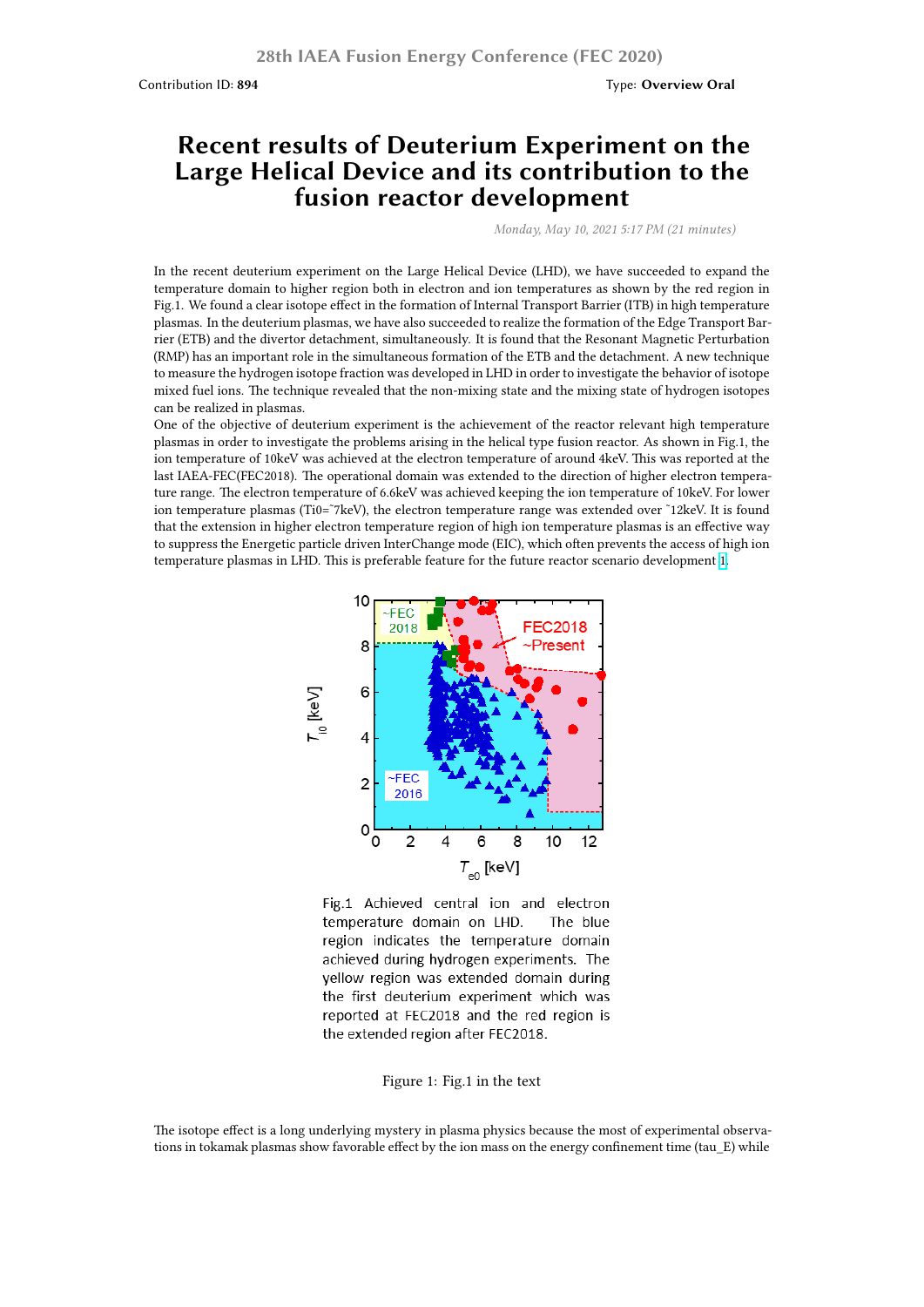10. a seperiment asing antichologian y similar li mode hydrogen and in LHD showed that the energy confinement time scaling for L-mode plasmas had a non-significant dependence on mass (Mˆ0.01) 2. On the other hand, a clear isotope effect was observed for the formation of Internal Transport Barrier (ITB) in LHD as shown in Fig.2. Here, the profile gain factor G1.0 is defined as

$$
G_{1,0} = \int nT(r)\overline{d}V / \int nT_{\rm L}^{\rm ref}(r)dV
$$

Figure 2: No figure

and TLref is the expected temperature profile for L-mode plasmas with same heating condition 3. As shown in the figure, the ITB intensity, i.e., G1.0, is clearly larger for deuterium at the density range below 2x10ˆ19  $[m^{\text{-}}3]$ .



Fig.2 Density dependence of ITB intensity  $(G_{1.0})$  for hydrogen (H) and deuterium (D) plasmas

### Figure 3: Fig.2 in the text

The realization of both divertor heat load mitigation and the good core confinement property is an important issue in developing future reactor scenarios. For divertor detached deuterium plasmas which are realized by the RMP application, we have succeeded to improve the confinement of 38% with a formation of ETB. Thus, we call this improved confinement mode as the RMP induced H-mode 4. As shown in Fig.3, a steep pressure gradient was formed in deuterium plasmas at the edge region inside the m/n=1/1 island which was produced by the RMP. This formation of the steep edge pressure gradient with the detachment has never been observed in hydrogen plasmas. The thermal transport analysis based on TASK3D-code shows significant reduction in the thermal diffusivity at the edge region  $(r/a=$ <sup> $-0.8)$ </sup> which indicates th[e f](https://workshop.nifs.ac.jp/fec2020/image/102-OSAKABE-image-fig_3.png)ormation of ETB.



Fig.3 Radial profiles of edge plasma pressure in deuterium plasmas with RMP application, at detached phase (blue) and detached ETB phase (red), respectively. Edge magnetic island region is indicated with yellow color.

Figure 4: Fig.3 in the text